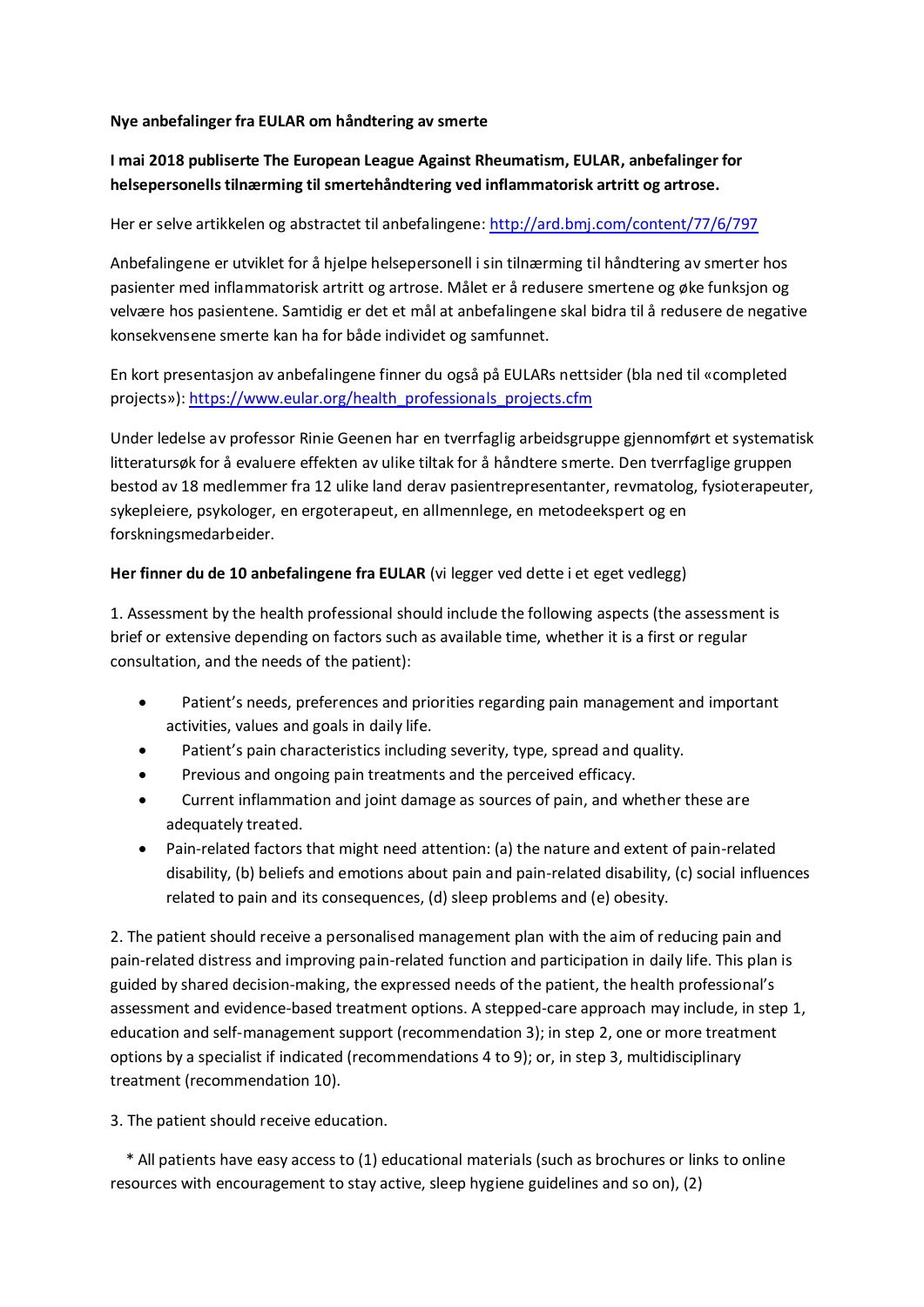psychoeducation by the health professional and (3) online or face-to-face self-management interventions.

4. If indicated, the patient should receive physical activity and exercise.

\* The health professional and patient appraise whether advice to stay active, supervised physical exercise or multidisciplinary treatment is needed.

\* If the patient is not able to initiate physical activity and exercises without help, then consider the possibility for referral to a physiotherapist for individually tailored graded physical exercise or strength training.

\* If psychosocial factors such as fear of movement or catastrophising cognitions underlie a disabled, sedentary lifestyle, then consider a multidisciplinary intervention including cognitive – behavioural therapy.

5. If indicated, the patient should receive orthotics.

\* If a patient has pain during activities of daily living which impedes functioning, orthotics (such as splints, braces, gloves, sleeves, insoles and shoes), daily living aids (such as a tin opener), an assistive device (such as a cane or rollator) or ergonomic adaptation (at home, workplace) can be offered. If the patients wants to use this assistive support, then consider referral to the occupational therapist, who can proceed with several actions: offer education about appropriate ways to use joints and ergonomic principles, appraise the need for the use of an orthotic or assistive device, give advice about how to acquire it, fit the customised aid to the patient , offer training in the use of it, refer to the appropriate specialist who will do this, eg, orthopaedic shoemaker.

6. If indicated, the patient should receive psychological or social interventions.

\* If there are indications that social variables or psychological factors interfere with effective pain management and functional status, then consider (depending on the severity) providing basic social and psychological management support or referral to a psychologist, social worker, self-management support programme, CBT or multidisciplinary treatment.

\* If psychopathology (eg, depression and anxiety) is present, discuss treatment options with the patient and the patient 's primary care physician.

7. If indicated, the patient should receive sleep interventions.

\* If sleep disturbance is reported, inquire about causes (eg, pain, persistent worrying, poor sleep habits) and offer basic education about good sleep hygiene practices.

\* If sleep remains (severely) disturbed, refer to a therapist or programme aimed at restoring sleep, or to a specialised sleep clinic.

8. If indicated, the patient should receive weight management.

\* If the patient is obese, explain to the patient that obesity can contribute to pain and disability. Discuss accessible weight management options with the patient or signpost appropriate specialised